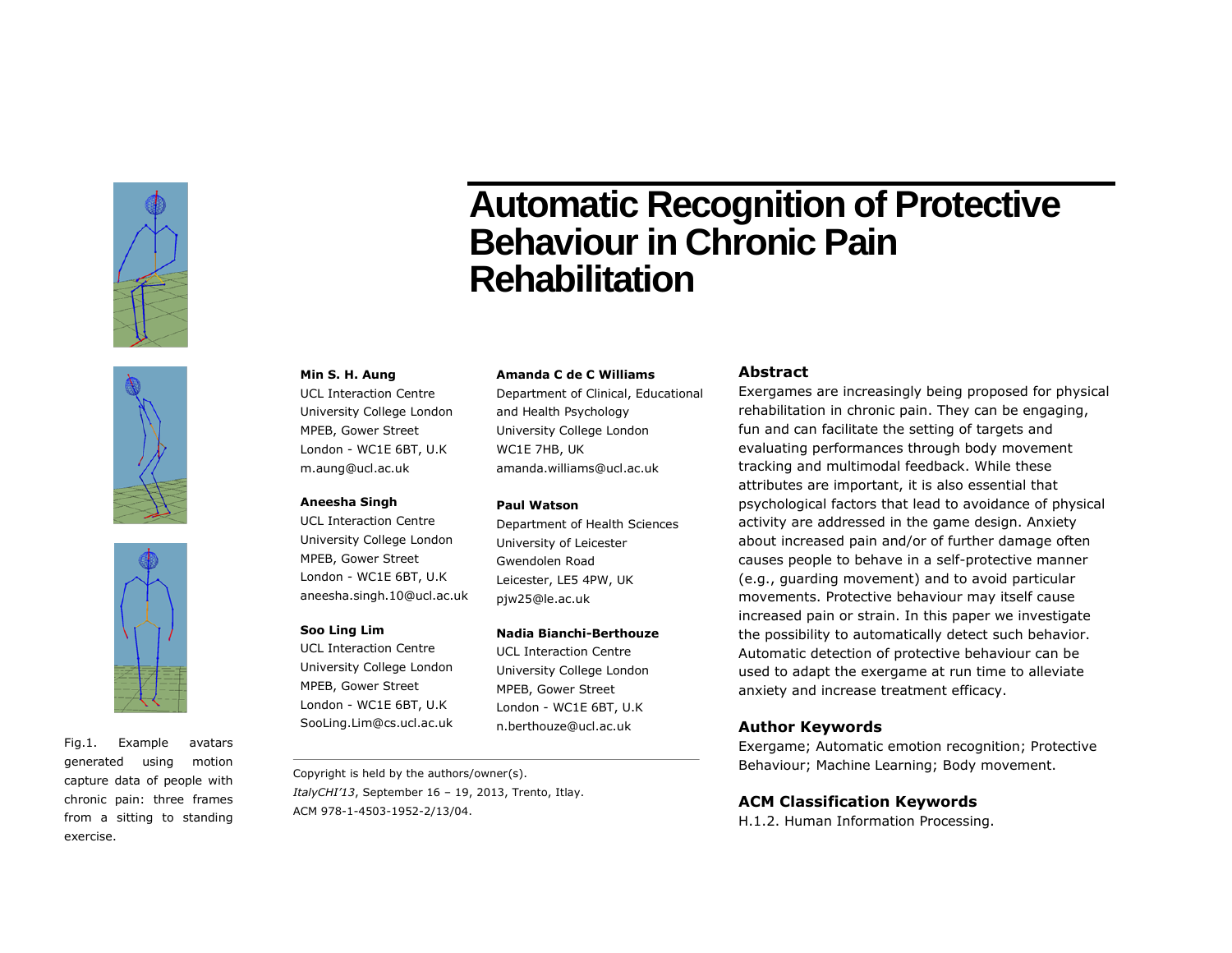## **PROCEDURE**

**Table 1.** Data collection and automatic recognition procedure

**Data [20]**: 21 subjects with CLBP underwent 1-3 trials consisting of a range of physical exercises including sit-to-stand movements (fig. 1). Each trial lasted about 15 min. 4 experts labeled recorded videos to identify video segments with protective behaviour. Also, 105 instances of a sit-to-stand exercise were segmented from the motion capture and EMG data. A total of 47 sit-to-stand instances were labeled as *Guarding* as they had been identified by at least 3 experts as containing such behavior. The remaining 58 were labeled as *Not Guarding*.

**Movement Features:** Features were computed over each sitto-stand data segment. The best recognition results were obtained by using: ranges of joint angles, means of joint energies [17] and means of rectified EMG values.

**Automatic Recognition:** An ensemble of 100 decision trees trained using a subset of all available features was created. Each tree was created using an in-bag sample of 2/3 of the original data.

# **General Terms**

Algorithms; Human Factors.

# **Introduction**

Rehabilitative therapy for chronic low back pain (CLBP) is effective so long as the subject adheres to the methods and uses them in everyday life [1]. However, adherence among people with chronic pain is often poor, partly due to the frustration and boredom of regular beneficial exercise and partly due to other psychological factors.

Exergames address some of these issues by bringing fun into exercise and to help people set targets, monitor performance and provide prompts [2, 3], but their effects tend to be weak in people with CLBP. One of most likely reasons of their limited success is that they do not take into account the psychological factors (e.g. anxiety) that lead to avoidance or caution about movements, which are wrongly believed to exacerbate pain or constitute physical risk [1, 4]. These psychological factors can undermine motivation to use exergames. If the exercises are performed despite anxiety, protective behavior can increase pain due to muscle over-contraction or failure to relax, thus wrongly confirming the fear that physical activity exacerbates pain. This problem is particularly prevalent when exercise is performed away from the guidance of a physiotherapist to provide feedback and reassurance.

Algorithms for affective state automatic detection (e.g., [5, 6, 15, 16, 21, 22]) could be used to feed back into adaptive game play to address psychological needs. In [7], for example, the shape and skills of the player's ingame character are adapted to the player's cognitive

and physical capabilities according to the player's stress level of the moment.

Similarly, in the context of CLBP, switching the control modality during game play from body movement to breathing patterns could, for example, prompt relaxation and increase confidence in beneficial exercises that would have otherwise been avoided. In addition, run-time encouragement, or multimedia feedback that provides a sense of control or of being monitored, could also be used for this purpose when necessary [8]. The amount of feedback during a movement and the amount of positive reinforcement on completion (e.g., [19]) can be based on the challenge of the movement and on previous avoidance patterns. However, feedback must be carefully used. Simple encouragement during an unchallenging exercise may be experienced as patronizing. Conversely, for more challenging exercises, it may bolster self-esteem [9]. Hence, switching the appropriate feedback mechanisms on and off at run-time as needed is crucial to help the person to progressively self-manage their condition [9].

To fulfill this need, the *Emo-Pain project* (www.emopain.ac.uk) is developing a multi-faceted virtual coaching system for CLBP rehabilitation [10, 11]. An important system requirement is the recognition of protective behaviours concomitant with fear of movement. Within the system's framework there are two parallel recognition streams. The first is to interpret communicative levels of pain manifested as facial expressions and alterations in the voice [12, 23]. However, in this paper we focus on the second stream, the recognition of protective body movements due to anxiety or fear [13]. We acquired whole body motion data from people with CLBP (fig 1). Subjects executed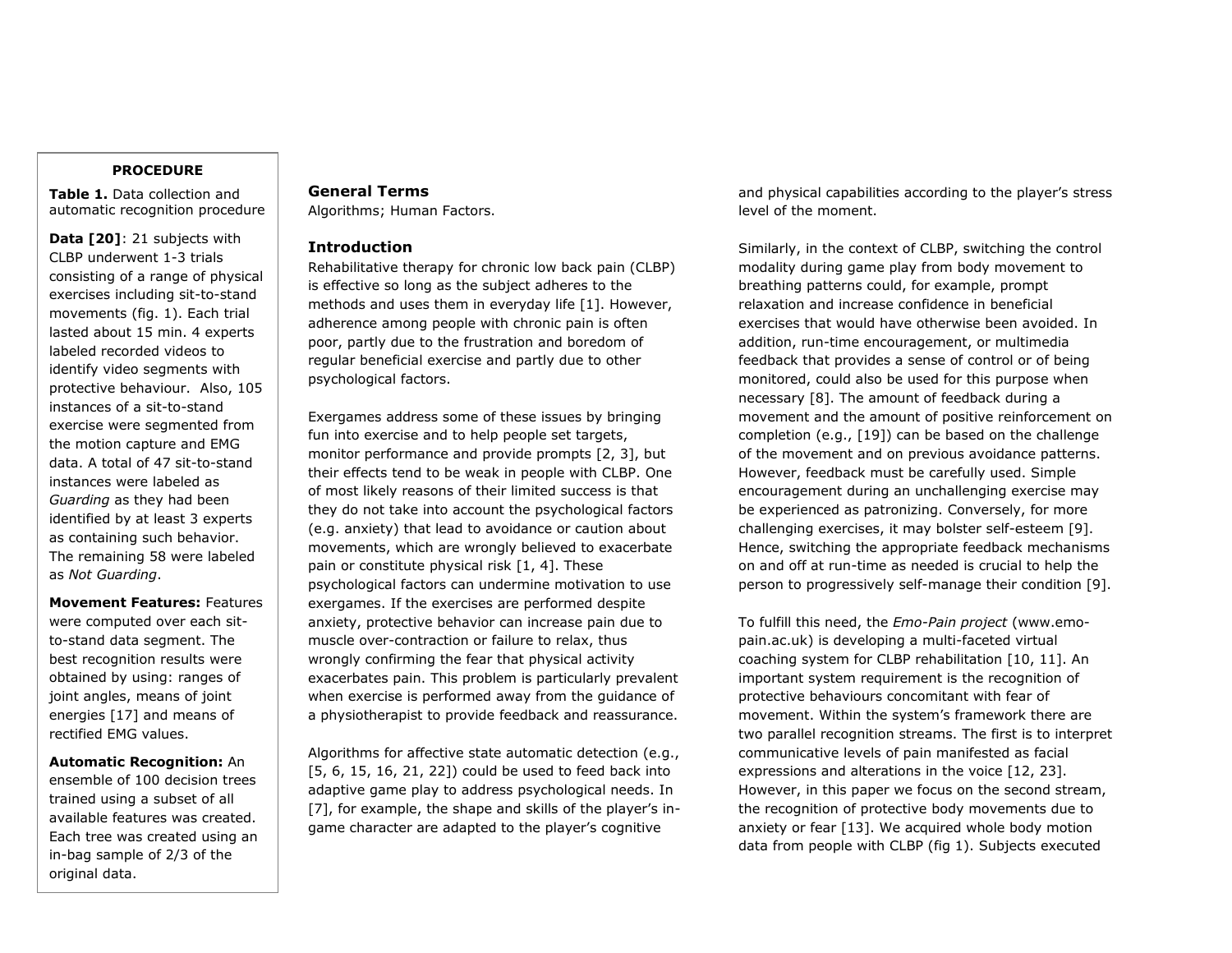# **RESULTS**

**Table 2.** Confusion matrix showing the number of out-ofbag predictions for an RF ensemble with 100 trees. G = *Guarding*, NG = *Not Guarding*. (columns: ground truth, rows: predicted outcome)

|    | G     | NG    |
|----|-------|-------|
|    | 38    | q     |
| G  | (81%) | (19%) |
|    | 12    | 46    |
| ΝG | (21%) | .79%) |



Fig 2. Out of bag classification error for an incremental number of grown trees, convergence occurs after 100 trees.



Fig. 3 Estimate of out of bag feature importance. Feature indices 1-13 for joint angle ranges, 14-26 for means of joint energy and 27-30 for the means of rectified EMG.

simple unconstrained movements while wearing a minimally invasive inertial sensor suit. We also recorded electromyography (EMG) data from the lumbar paraspinal muscles and the upper section of the trapezius muscles. Four experts (two physiotherapists and two behavioral psychologists) annotated the onset and offset timings of a set of predefined protective behaviours [20]. For data collection details see Table 1.

# **Recognition Method and Results**

The use of machine learning methodologies for affective state recognition from body movements is a growing but underexplored area [14]. A major challenge is the high degree of complexity and variability inherent to unconstrained naturalistic whole body movements [15, 16]. The determination of features informative for learning systems is not only dependent on the affective state of interest but also on the type of action being conducted. Consequently for this study we investigate a specific sub-problem by considering one particular protective behaviour: *Guarding* [4] within motion segments of a single action type: *sit to stand* (fig. 1); thereby creating a scenario specific recognition model. In principle further models can be trained for all other behaviour/action combinations.

In this study we made no prior assumptions on which body part contributes to the expression of guarding. However, in doing this, a high dimensional input space is created. To account for this, we use the Random Forest (RF) method [18] to classify the target label *Guarding*. It is well understood that RFs are suitable for a high number of input features. Moreover, they can return estimates of the contributory importance of each feature. This is a valuable output given that feature selection for this problem is not well understood.

The results obtained using RF as a classification method for *Guarding* in *sit-to-stand* actions are showed in Table 2 (overall out of bag F1-score for *Guarding*: 0.78) and in Figure 2. Figure 3 compares the importance of the features; hip and knee angle ranges (indexed 1-6), hip and knee energies (14-19) as well as EMG (27-30) can be seen as important. Upper body angle ranges such as shoulders, elbow and neck (7-13) and their corresponding energies (20-26) return relatively low importance scores. Further analysis of the relevance of EMG vs. body form and kinematic features would be of interest to understand transferability of the approach to a simpler sensing setup (e.g., Microsoft Kinect).

# **Conclusions**

Exergames are a new way for physical rehabilitation to introduce fun into an activity that is generally not pleasurable. However, we argue that these games should consider not only fun and performance but also target the psychological factors that constrain progress in rehabilitation by avoiding beneficial movements. By adding recognition capabilities for emotion and protective behavior into these systems, we enable game designers to adapt the game at run-time to maintain confidence and positive expectations of exercise. We present initial results in this direction.

#### **Acknowledgements**

EPSRC grant EP/G043507/1: Pain rehabilitation: E/Motion-based automated coaching.

# **References**

[1] Vlaeyen, J.W.S., Linton SJ. Fear-avoidance and its consequences in chronic musculoskeletal pain: a state of the art. *Pain*, 85, 3, (2000), 317-332.